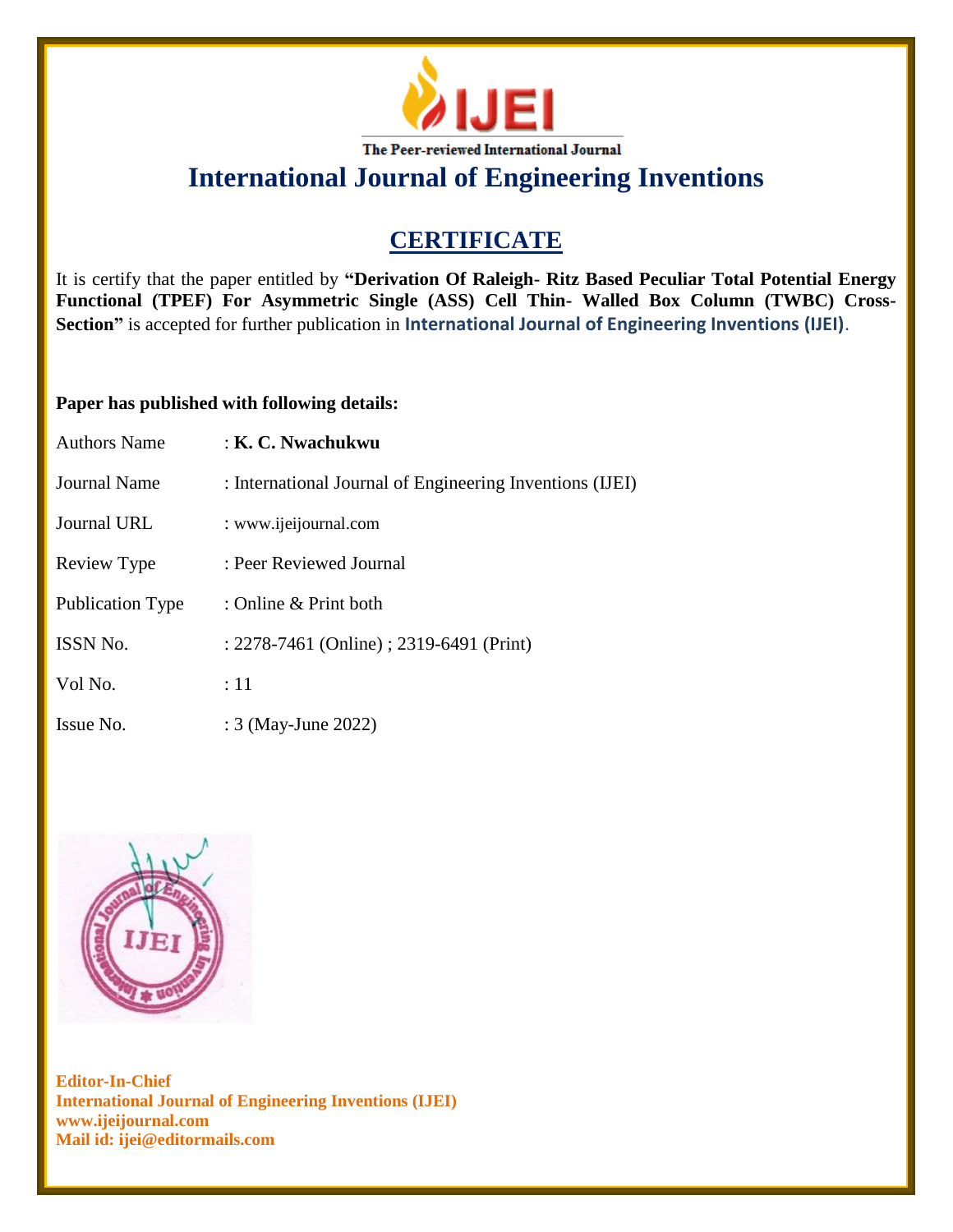

# **CERTIFICATE**

It is certify that the paper entitled by **"Derivation Of Raleigh- Ritz Based Peculiar Total Potential Energy Functional (TPEF) For Asymmetric Single (ASS) Cell Thin- Walled Box Column (TWBC) Cross-Section"** is accepted for further publication in **International Journal of Engineering Inventions (IJEI)**.

## **Paper has published with following details:**

| <b>Authors Name</b> | : M.Okafor                                               |
|---------------------|----------------------------------------------------------|
| Journal Name        | : International Journal of Engineering Inventions (IJEI) |
| Journal URL         | : www.ijeijournal.com                                    |
| Review Type         | : Peer Reviewed Journal                                  |
| Publication Type    | : Online $&$ Print both                                  |
| <b>ISSN No.</b>     | : 2278-7461 (Online) ; 2319-6491 (Print)                 |
| Vol No.             | $\div 11$                                                |
| Issue No.           | : 3 (May-June 2022)                                      |

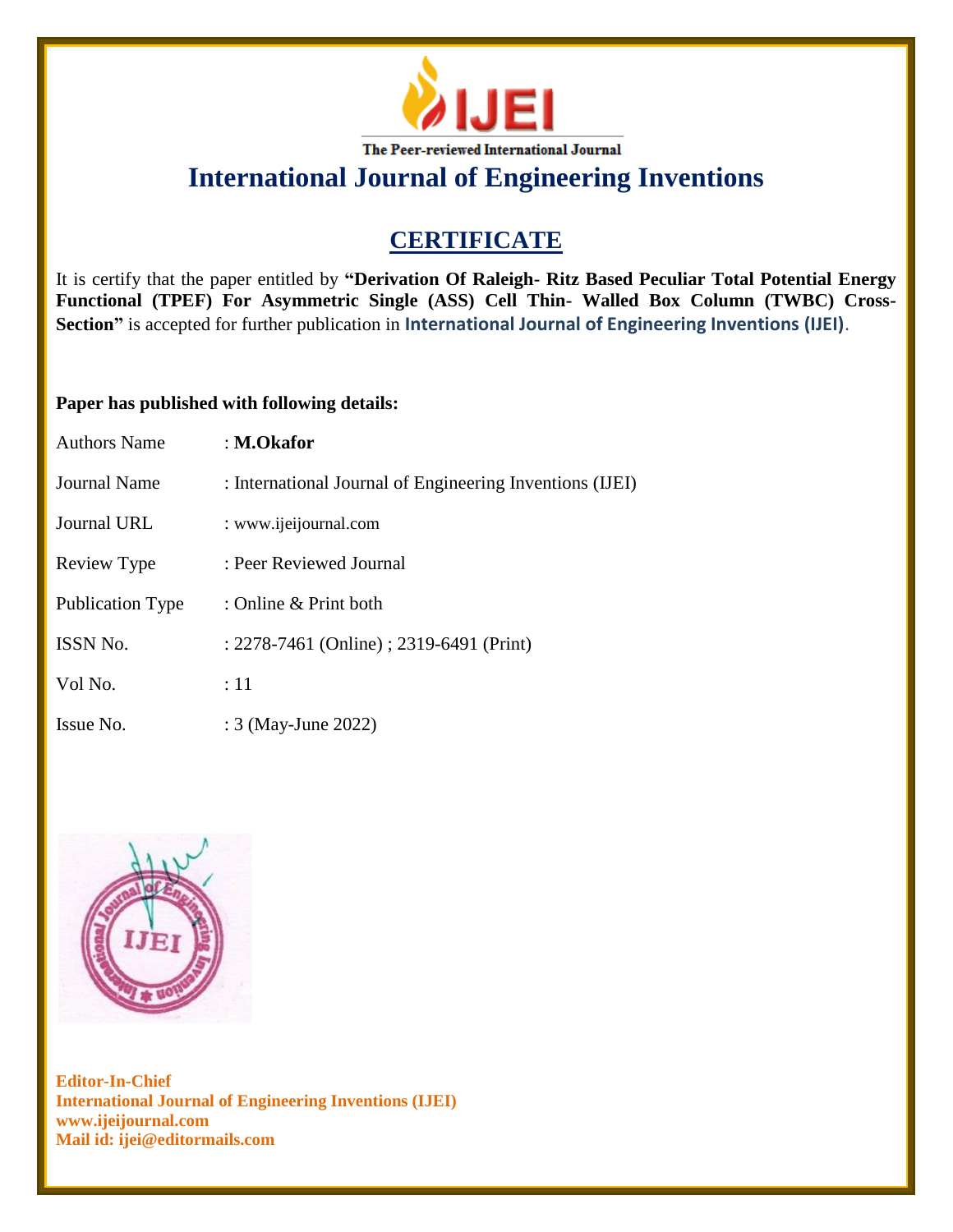

# **CERTIFICATE**

It is certify that the paper entitled by **"Derivation Of Raleigh- Ritz Based Peculiar Total Potential Energy Functional (TPEF) For Asymmetric Single (ASS) Cell Thin- Walled Box Column (TWBC) Cross-Section"** is accepted for further publication in **International Journal of Engineering Inventions (IJEI)**.

## **Paper has published with following details:**

| <b>Authors Name</b> | : A.U. Igbojiaku                                         |
|---------------------|----------------------------------------------------------|
| Journal Name        | : International Journal of Engineering Inventions (IJEI) |
| <b>Journal URL</b>  | : www.ijeijournal.com                                    |
| Review Type         | : Peer Reviewed Journal                                  |
| Publication Type    | : Online $&$ Print both                                  |
| ISSN No.            | : 2278-7461 (Online) ; 2319-6491 (Print)                 |
| Vol No.             | $\div 11$                                                |
| Issue No.           | : 3 (May-June 2022)                                      |